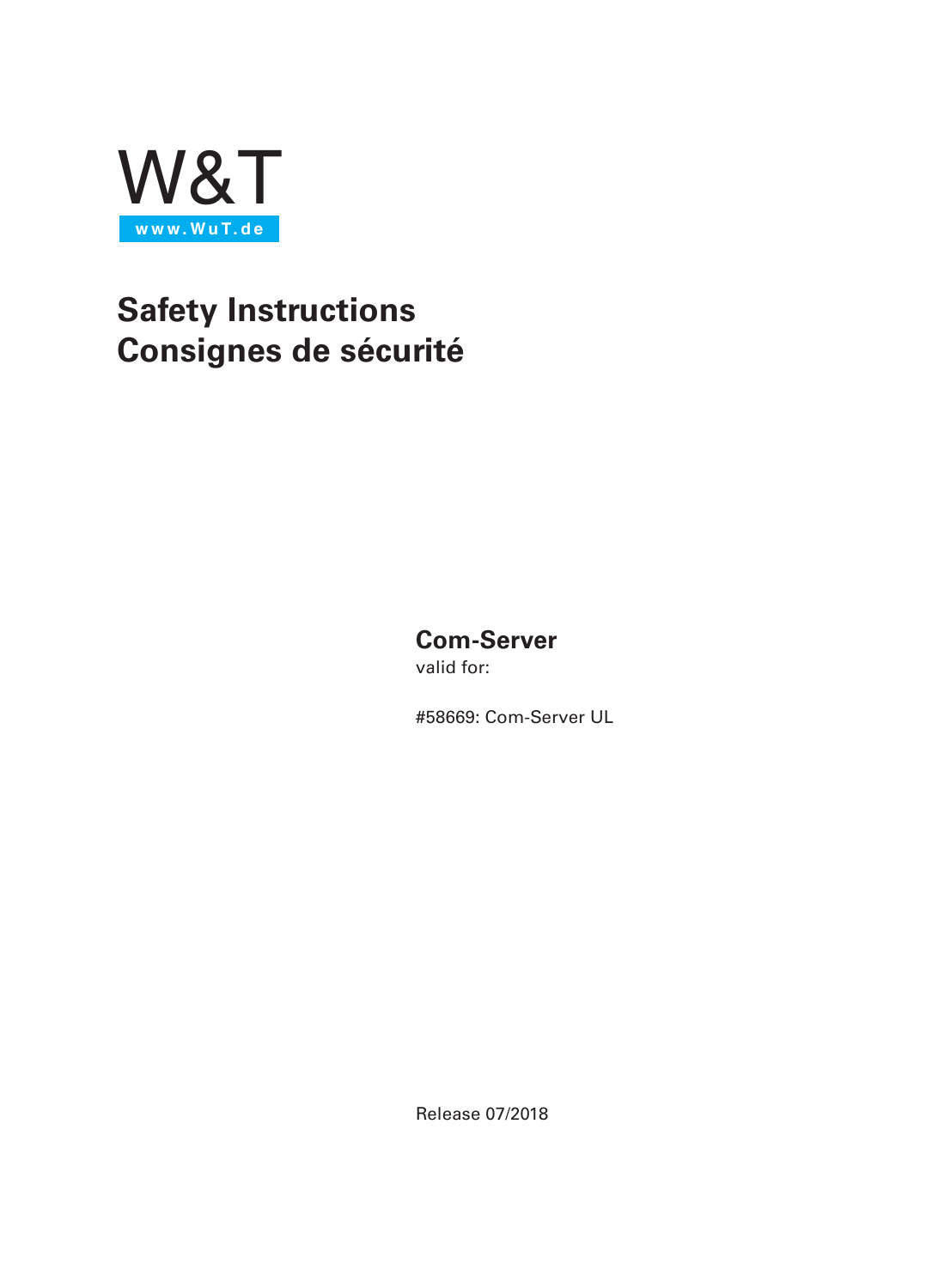#### © 07/2018 by Wiesemann und Theis GmbH

Subject to error and alteration:

Since it is posssible that we make mistakes, you mustn't use any of our statements without verification. Please, inform us of any error or misunderstanding you come about, so we can identify and eliminate it as soon as possible.

Carry out your work on or with W&T products only to the extent that they are described here and after you have completely read and understood the manual or guide. We are not liable for unauthorized repairs or tampering. When in doubt, check first with us or with your dealer.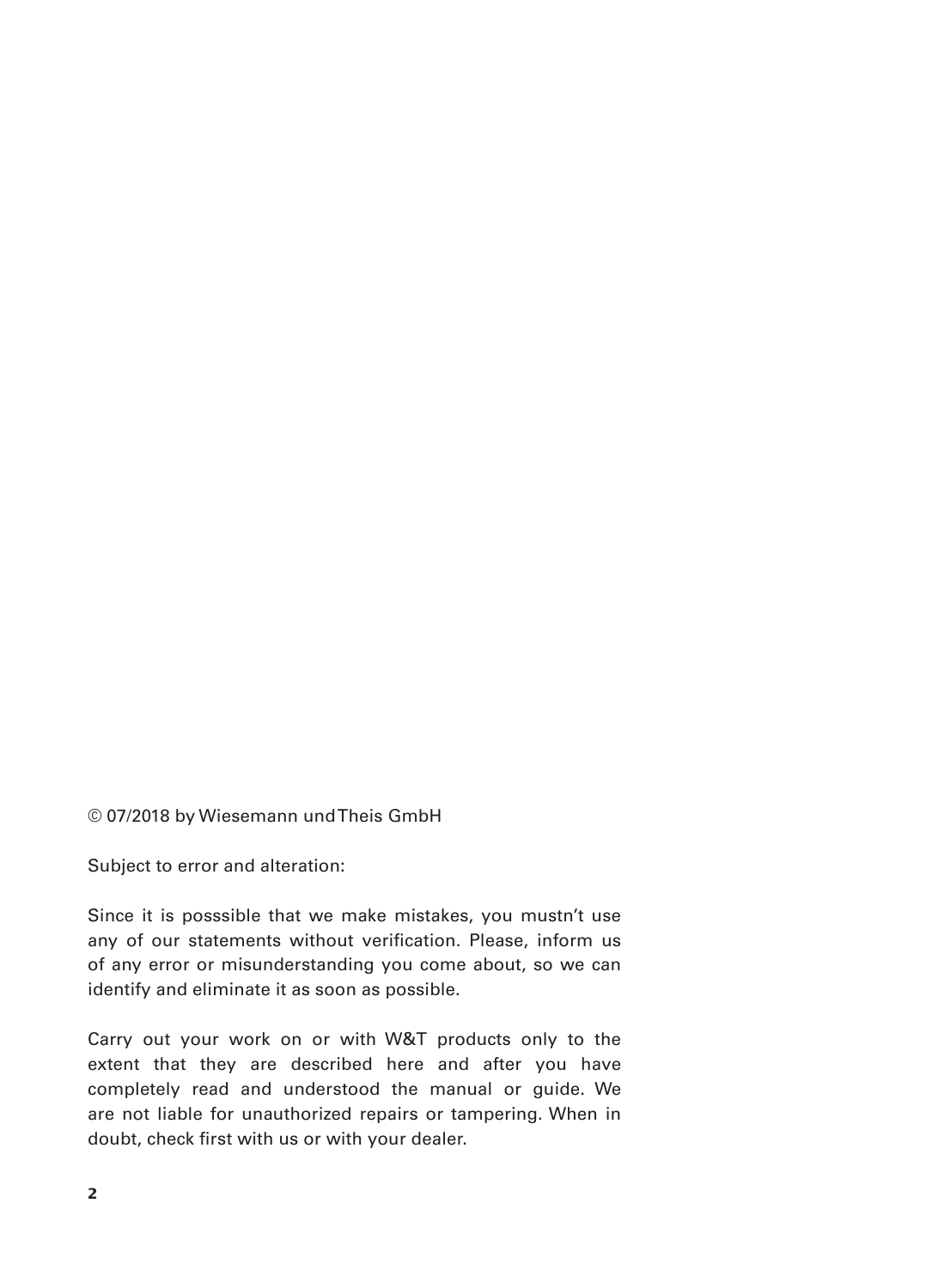# **Introduction**

The Com-Server UL represents a platform for linking serial devices with RS232 and RS422/485 interfaces to TCP/IP networks. The standard modes for transparent tunneling of serial data (e.g. through virtual COM ports) are implemented. The Com-Server includes additional protocols and modes (e.g. UDP, TCP client, FTP client/server, etc.) as well as expanded functions for structuring the data interchange.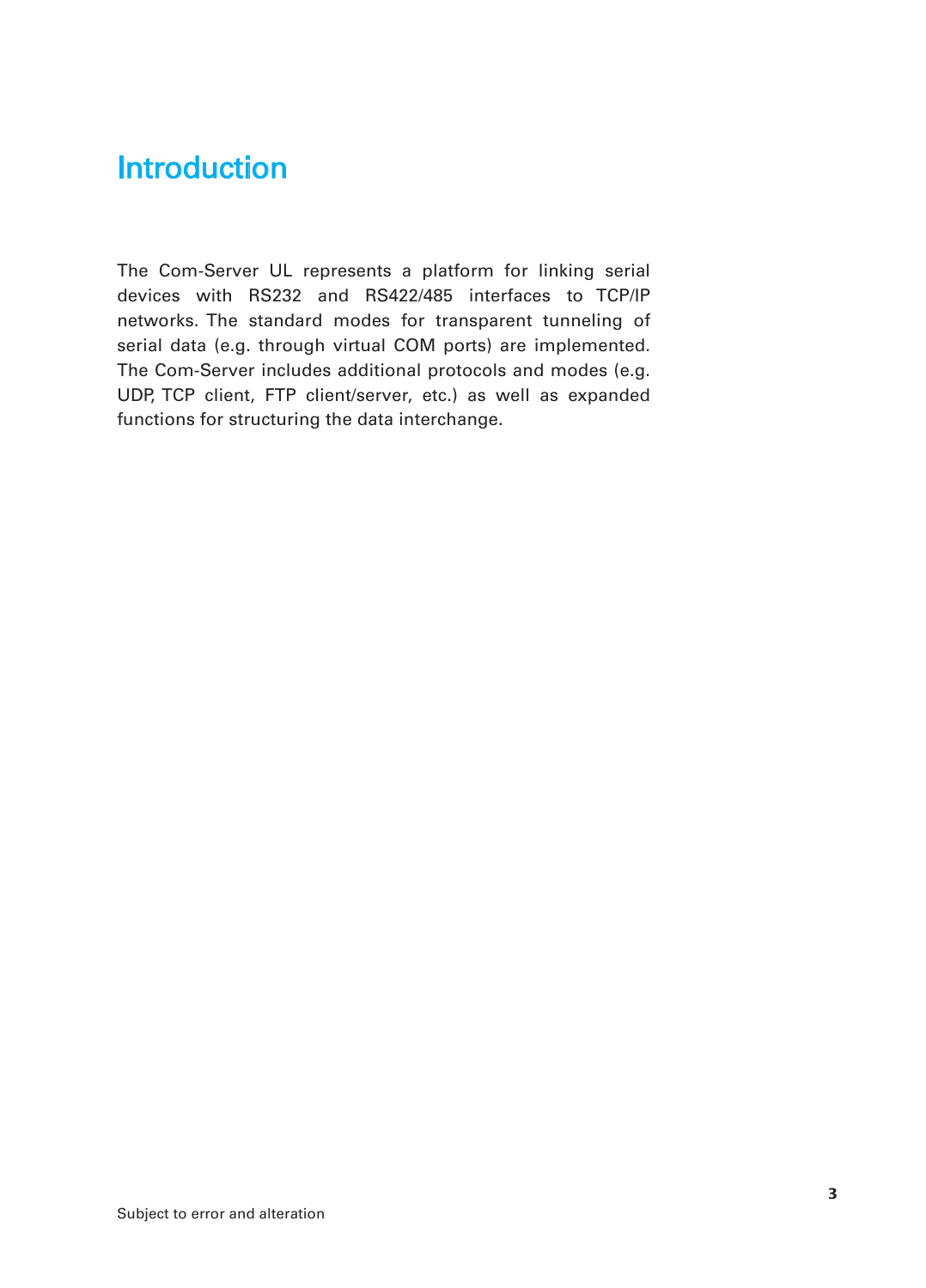# **Contents**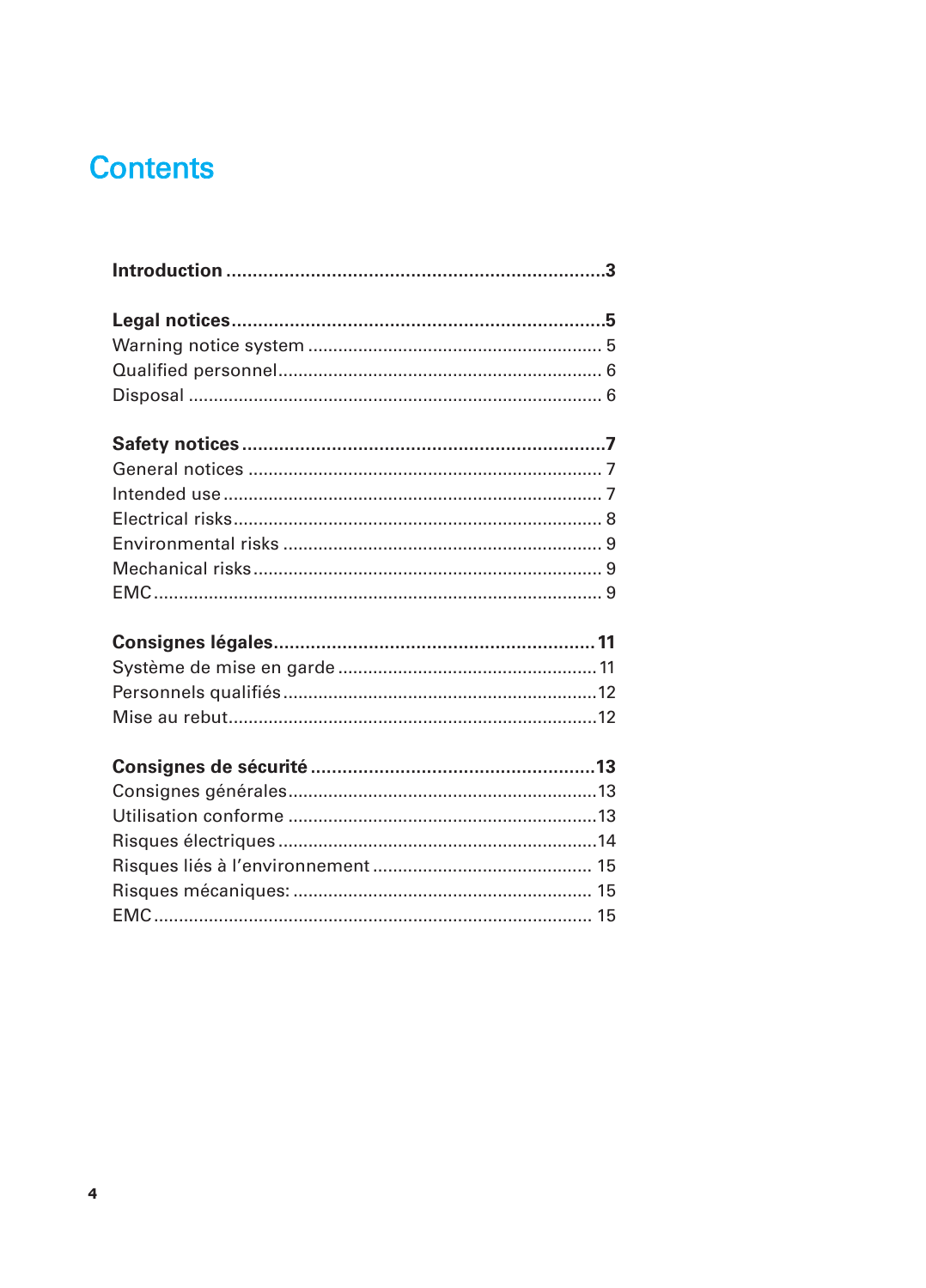# Legal notices

## Warning notice system

This manual contains notices that must be observed for your personal safety as well as to prevent damage to equipment. The notices are emphasized using a warning sign. Depending on the hazard level the warning notices are shown in decreasing severity as follows.

## 1**DANGER**

Indicates a hazard which results in death or severe injury if no appropriate preventive actions are taken.

## 1**WARNING**

Indicates a hazard which can result in death or severe injury if no appropriate preventive actions are taken.

### 1**CAUTION**

Indicates a hazard that can result in slight injury if no appropriate preventive actions are taken.

## 1**NOTE**

Indicates a hazard which can result in equipment damage if no appropriate preventive actions are taken.

If more than one hazard level pertains, the highest level of warning is always used. If the warning sign is used in a warning notice to warn of personal injury, the same warning notice may have an additional warning of equipment damage appended.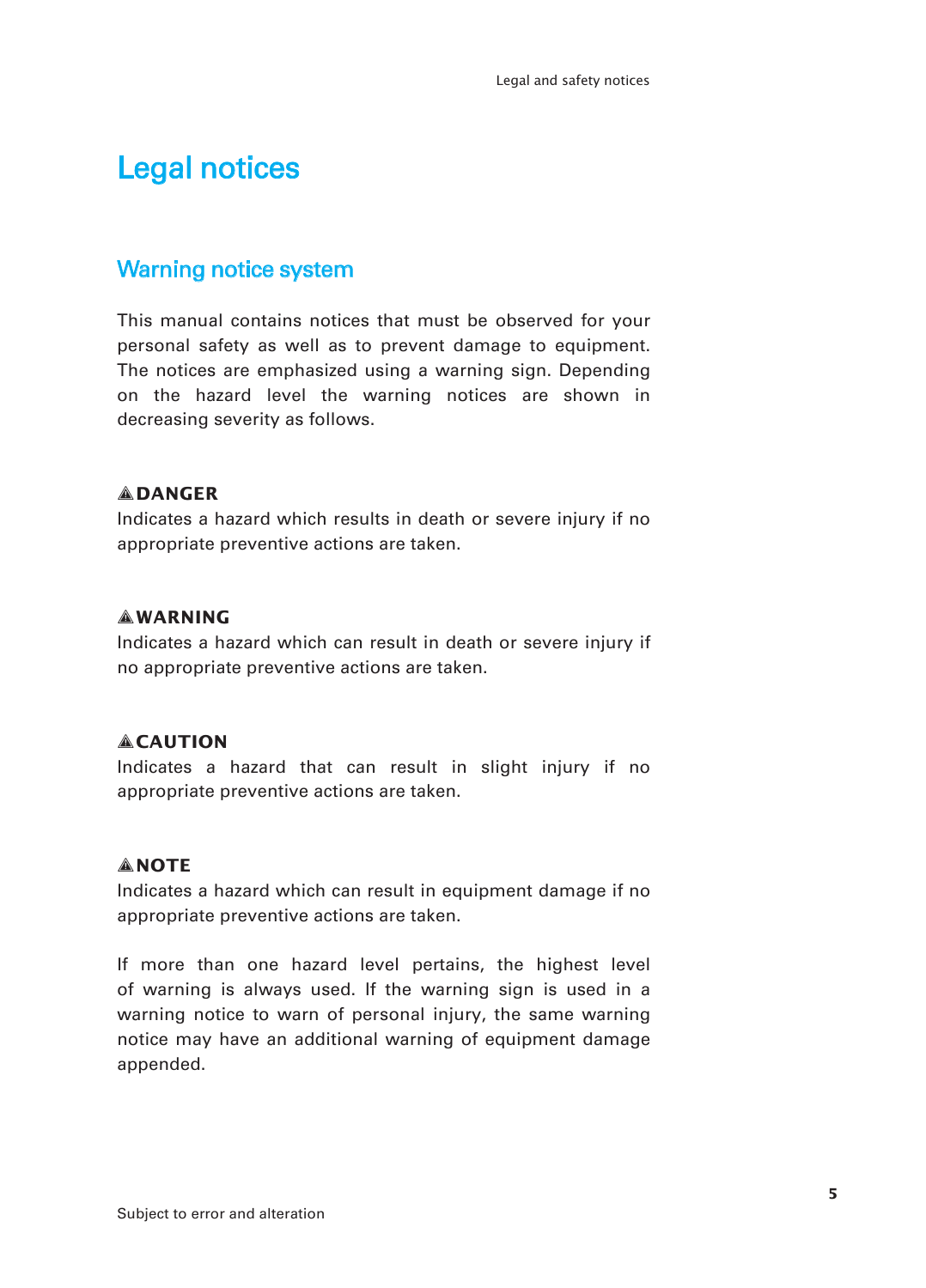# Qualified personnel

The Com-Server may be installed and placed in operation only by personnel who are qualified for the respective task.

The documentation associated with the respective task must be followed, especially the safety and warning notices contained therein.

Qualified personnel are defined as those who are qualified by their training and experience to recognize risks when handling the described products and to avoid possible hazards.

# **Disposal**

Electronic equipment may not be disposed of with normal waste, but rather must be brought to a proper electrical scrap processing facility.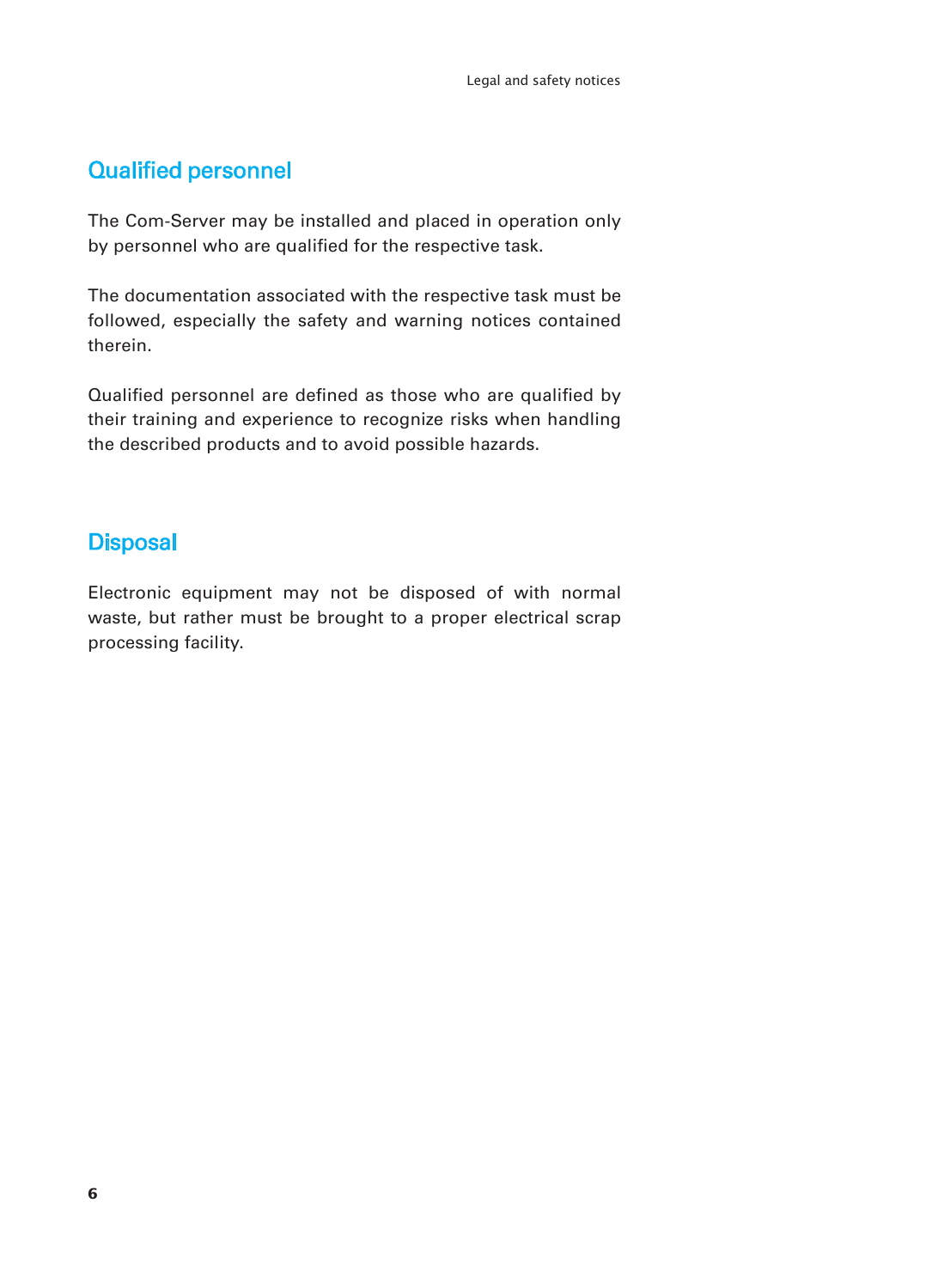# Safety notices

# General notices

This manual is intended for the installer of the Com-Server described in the manual and must be read and understood before starting work. The devices are to be installed and put in operation only by an electrical specialist.

## Intended use

## 1**DANGER**

The Com-Server UL manufactured by Wiesemann & Theis is used to connect serial devices with RS232, RS422 or RS485 interfaces to Ethernet networks. The Com-Server is accessible via TCP/IP-Ethernet using various web and network protocols in accordance with the present manual.

Non-intended use is any other use or any modification to the described devices.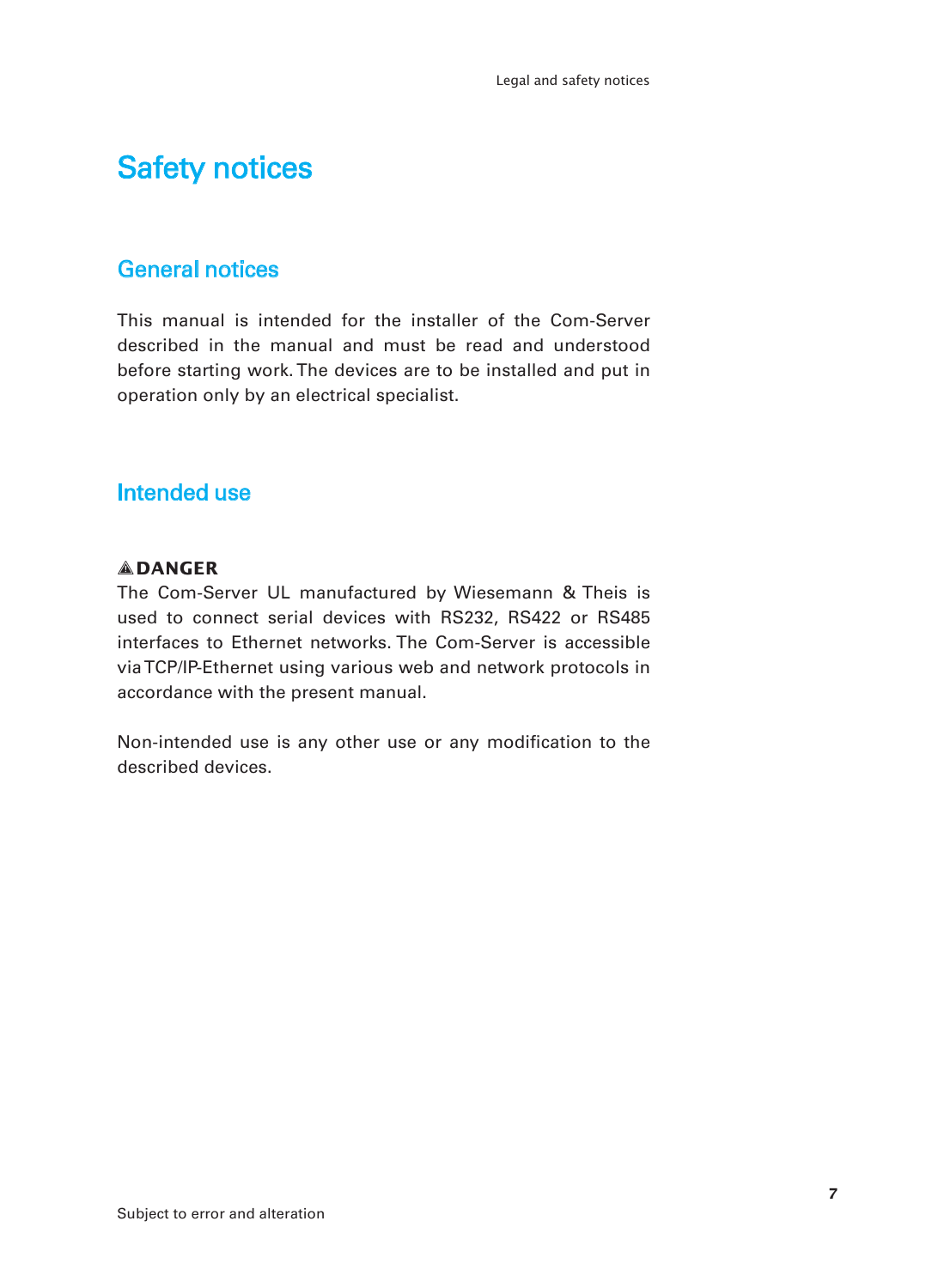## Electrical risks

## 1**WARNING**

Before beginning any kind of work on the Com-Server you must completely disconnect it from power. Be sure that the device cannot be inadvertently turned on again!

The Com-Server is an open piece of equipment which may only be placed in operation after permanent and enclosed installation in a housing or a control cabinet.

The power supply unit for the UL Com-Server is included in the scope of delivery. If an alternative power unit is used, this power supply must meet the requirements for Limited Power Sources (LPS) in accordance with NEC Class 2. The output voltage of the alternative power supply must not exceed the rated values in the specification of the Com-Server. Ensure that the screws of the power connector are tightly fastened.

When installing be sure that no stray wires stick out through the ventilation slit of the Com-Server into the housing.

Only shielded network cables may be used for connecting the Com-Server to the network. The network must be installed wholly within the same building structure.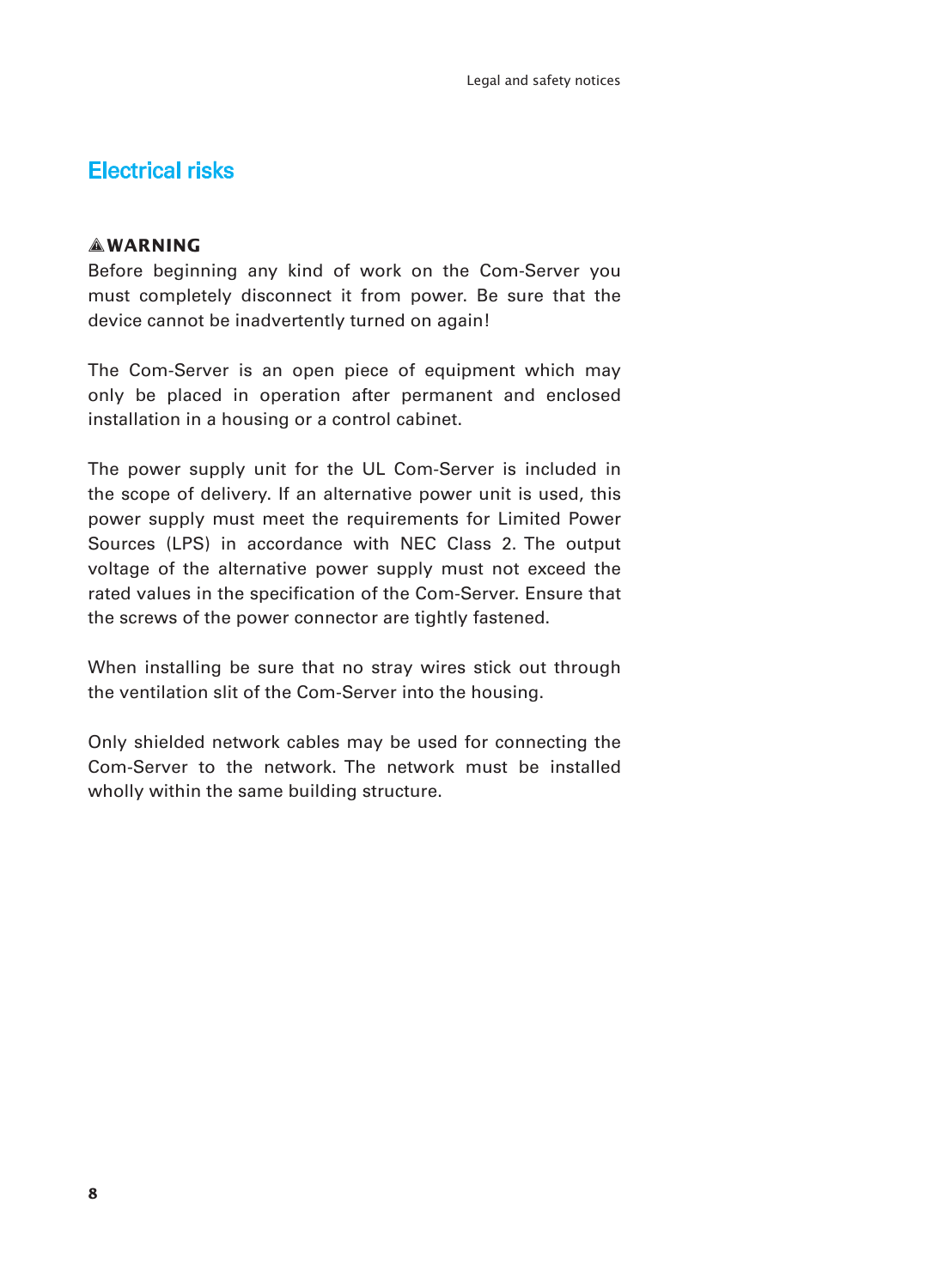# Environmental risks

The Com-Server may be used only in enclosed and dry rooms.

The device should not be subjected to high ambient temperatures or direct sunlight, and it should be kept away from heat sources. Please observe the limits with respect to maximum ambient temperature. Ventilation openings must be clear of any obstacles. A distance of 10-15 cm between the Com-Server and nearby heat sources must be maintained.

# Mechanical risks

The maximum installation height must not exceed two meters.

## EMC

## 1**NOTE**

Only shielded network cables may be used for connecting the Com-Server to the network. The Com-Server meet the noise immunity limits for industrial applications and the stricter emissions limits for households and small businesses. Therefore there are no EMC-related limitations with respect to the usability of the devices in such environments.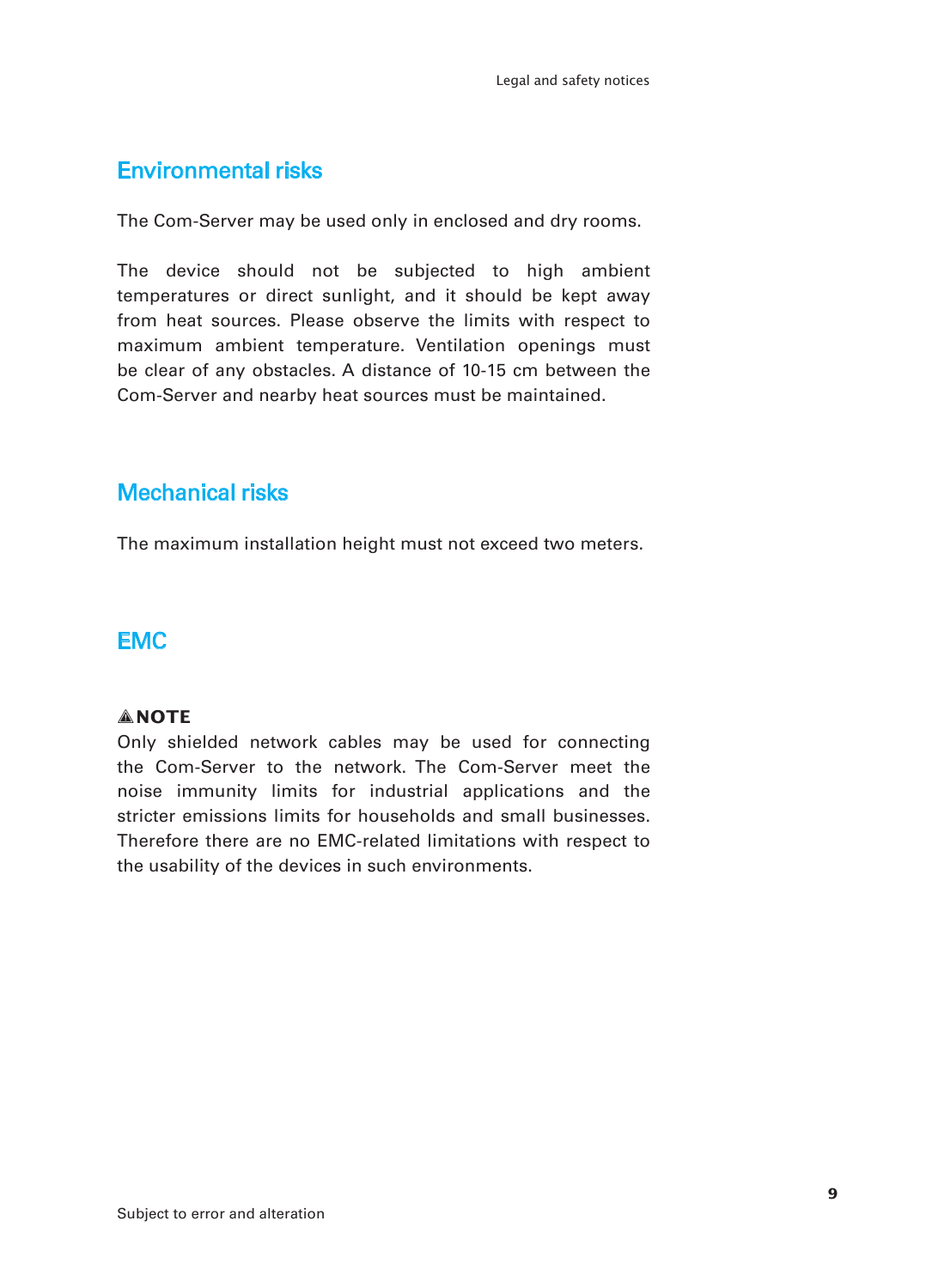## 1**IMPORTANT:**

Please read the installation instructions before operating the Com-Server UL.

These safety instructions and the manual for the device can be found on the enclosed CD and online at www.wut.de/58669ul .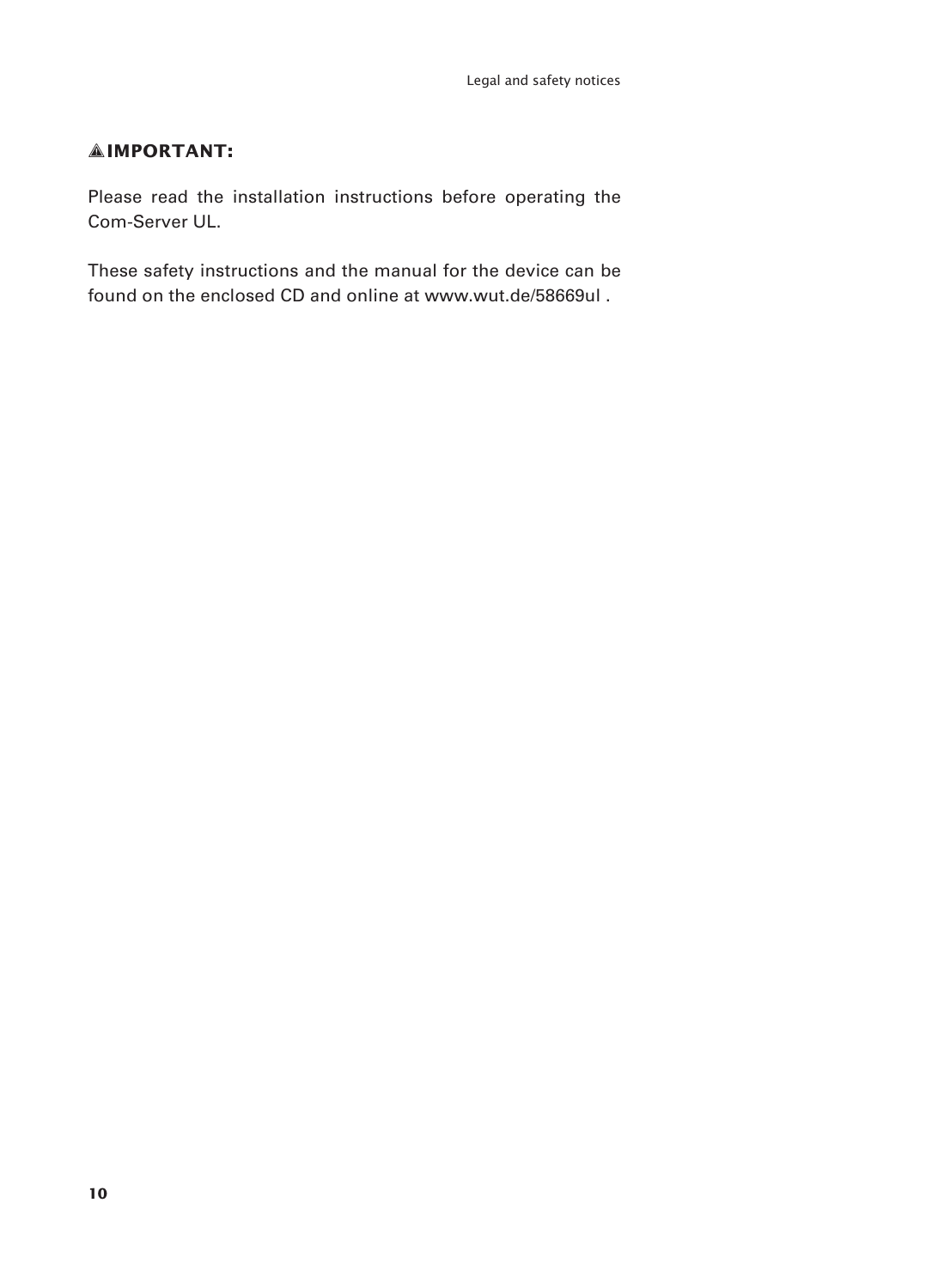# Consignes légales

## Système de mise en garde

Ce manuel contient des consignes à respecter pour votre sécurité personnelle, ainsi que pour éviter des dommages sur l'installation. Les consignes sont identifiées par un pictogramme d'avertissement. En fonction du niveau de risque, les mises en garde figurent ci-dessous par ordre décroissant du risque.

#### 1**DANGER**

Indique un risque qui conduit au décès ou à de graves blessures si aucune mesure préventive appropriée n'est prise.

## $A$ **AVERTISSEMENT**

Indique un risque qui peut conduire au décès ou à de graves blessures si aucune mesure préventive appropriée n'est prise.

## 1**ATTENTION**

Indique un risque qui peut conduire à de blessures légères si aucune mesure préventive appropriée n'est prise.

### 1**REMARQUE**

Indique un risque qui peut conduire à des dommages matériels si aucune mesure préventive appropriée n'est prise.

Si plusieurs niveaux de risques s'appliquent, la mise en garde pour le niveau de risque le plus élevé est utilisée systématiquement. Si le pictogramme d'avertissement est utilisé dans une mise en garde contre les blessures, cette mise en garde peut comporter aussi un avertissement complémentaire contre les dommages matériels.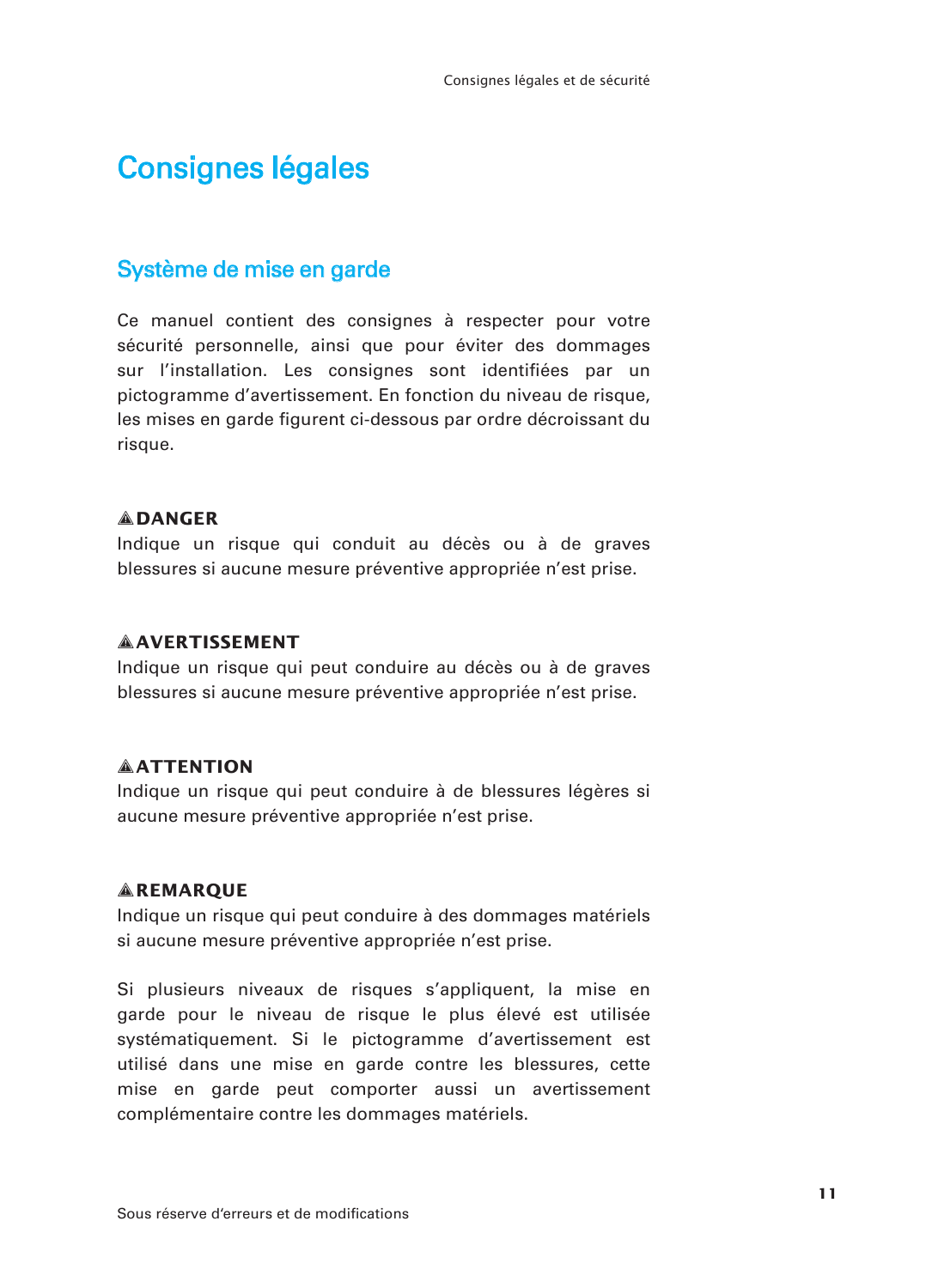# Personnels qualifiés

Le serveur Com ne peut être installé et mis en service que par des techniciens qualifiés pour les tâches respectives.

La documentation associée aux tâches respectives doit être observée, notamment les consignes de sécurité et mises en garde qu'elle contient.

Les personnels qualifiés sont définis comme étant des personnes qualifiées par leur formation et leur expérience à déceler les risques lors de la manipulation des produits décrits et à éviter les risques potentiels.

## Mise au rebut

Les équipements électriques ne doivent pas être jetés aux ordures ménagères, mais doivent être remis à un centre de collecte de déchets électriques.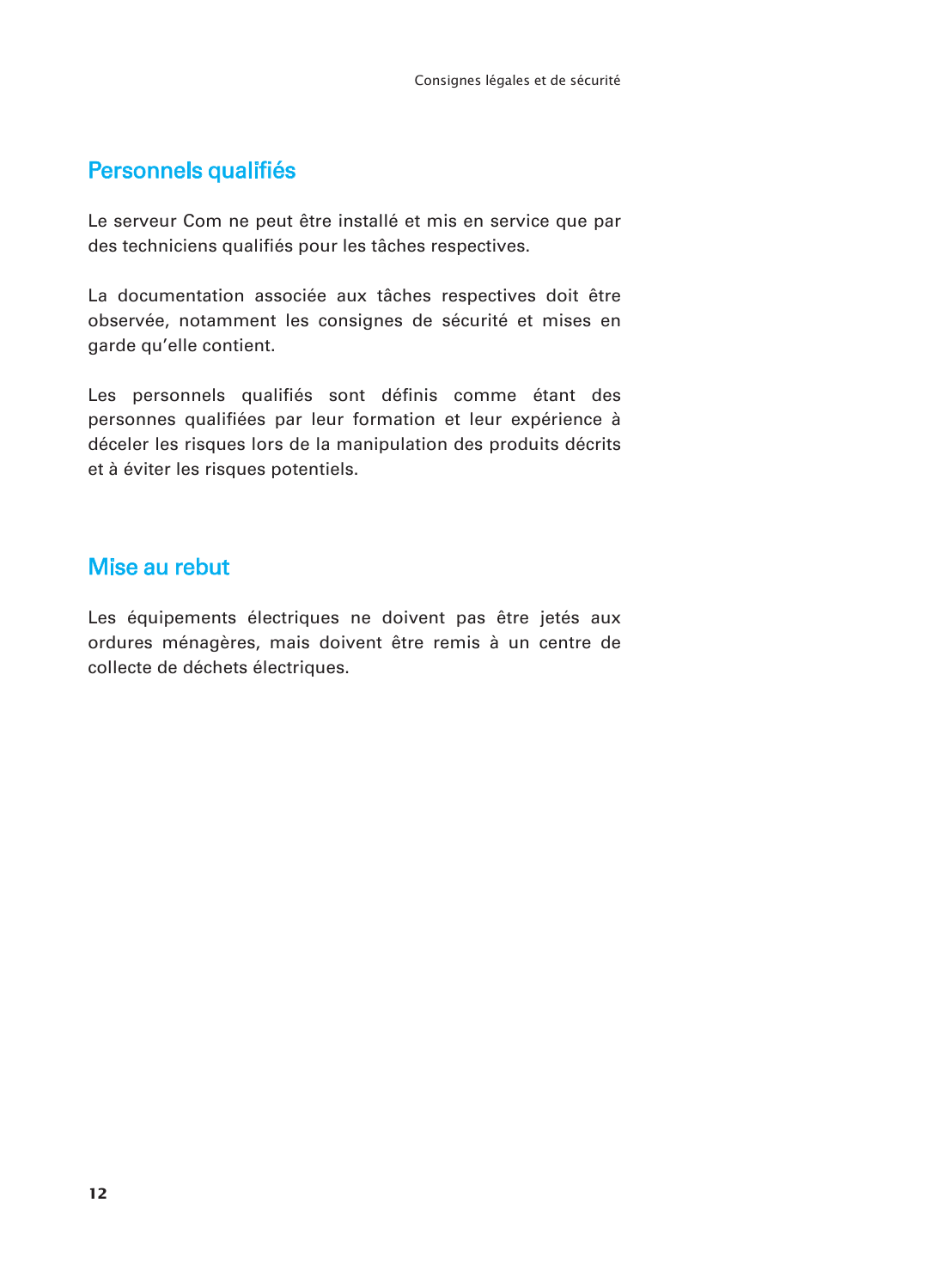# Consignes de sécurité

# Consignes générales

Ce manuel est destiné aux personnes chargées d'installer le serveur Com décrit dans le manuel et doit être lu et compris avant le début des opérations. Seul un électricien qualifié est habilité à installer et mettre en service les appareils.

# Utilisation conforme

## 1**DANGER**

Le Serveur Com UL fabriqué par Wiesemann & Theis est utilisé pour connecter des appareils sériels dotés de ports RS232, RS422 ou RS485 à des réseaux Ethernet. Le serveur Com est accessible via l'Ethernet TCP/IP par le biais de différents protocoles Internet et réseau, conformément au présent manuel. L'utilisation non-conforme inclut toute utilisation autre ou toute modification des appareils décrits.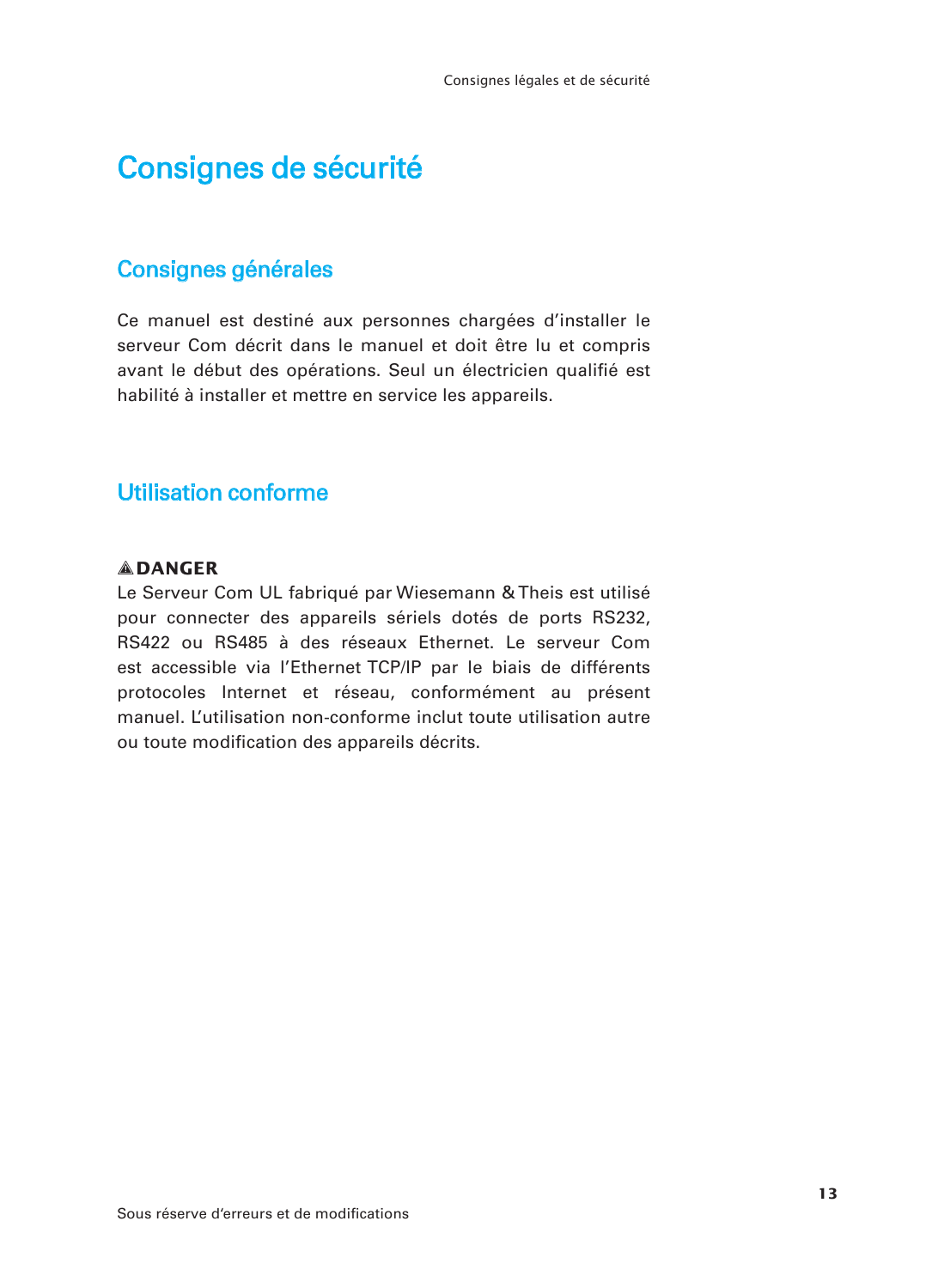## Risques électriques

### 1**AVERTISSEMENT**

Avant de débuter une intervention quelconque sur le serveur Com, vous devez l'isoler entièrement de l'alimentation électrique. Assurez-vous que l'appareil ne puisse pas être réenclenché par inadvertance !

Le serveur Com est un équipement ouvert qui ne doit être mis en service qu'après son installation définitive dans un boîtier ou une armoire de commande.

Le bloc d'alimentation du serveur Com UL est inclus dans les fournitures. Si une autre alimentation électrique est utilisée, celle-ci doit satisfaire aux exigences envers les sources électriques limitées (Limited Power Sources – LPS) conformément à NEC Classe 2. La tension de sortie de l'alimentation électrique alternative ne doit pas être supérieure aux valeurs nominales indiquées dans les spécifications du serveur Com. Assurez-vous que les vis du connecteur d'alimentation sont bien serrées.

Lors de l'installation, assurez-vous qu'aucun conducteur ne sorte par les fentes de ventilation du serveur Com.

Il convient de n'utiliser que des câbles de réseau blindés pour le raccordement du serveur Com au réseau. Le réseau doit être installé intégralement au sein d'une même structure de bâtiment.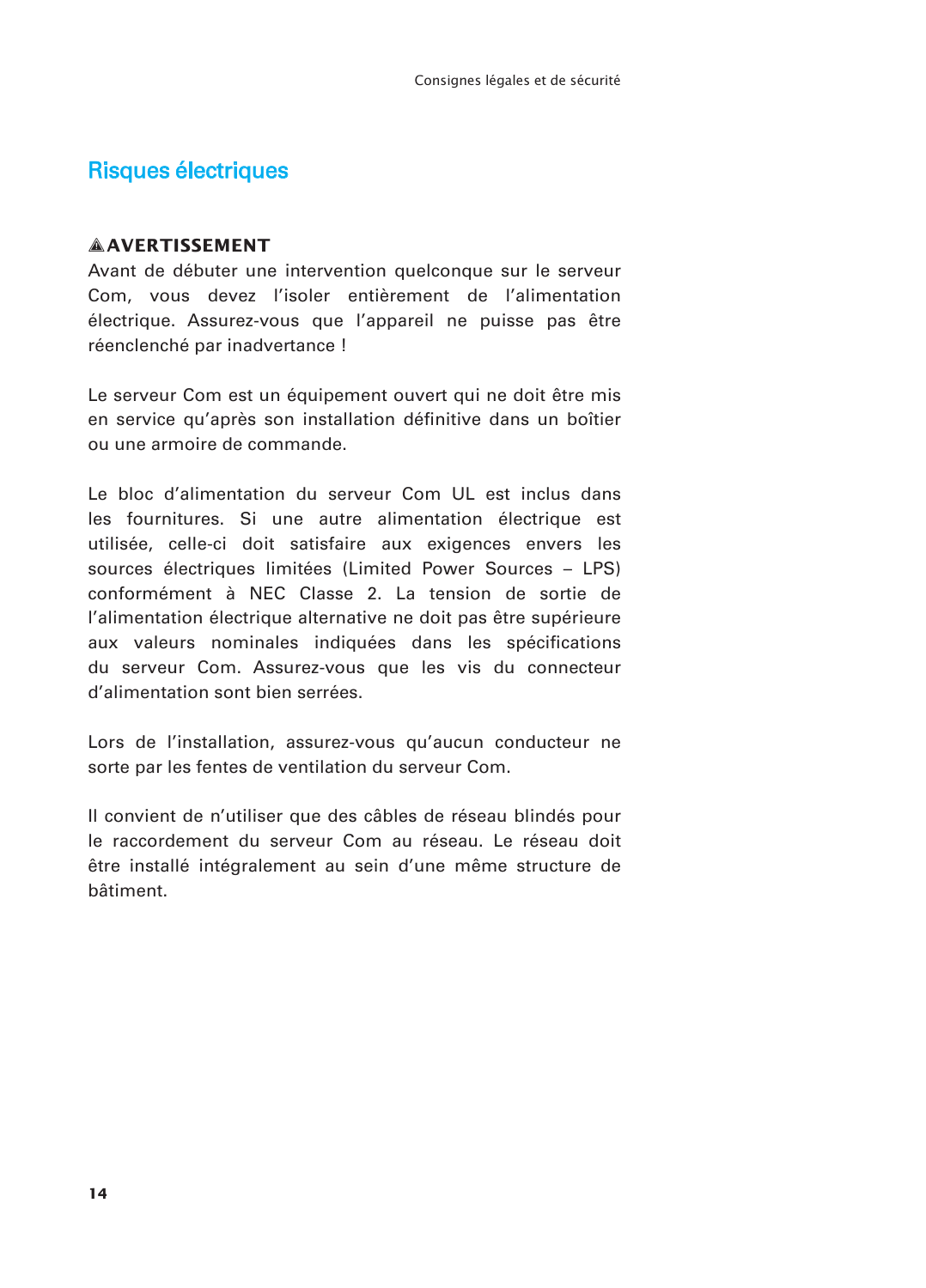## Risques liés à l'environnement

Le serveur Com ne doit être installé que dans des locaux fermés et secs.

L'appareil ne doit pas être exposé à des températures ambiantes élevées ou à la lumière directe du soleil, et doit être tenu à l'écart des sources de chaleur. Veuillez vous reporter aux valeurs limites indiquées pour la température ambiante maximale. Les orifices de ventilation ne doivent pas être encombrés ou recouverts. Une distance de 10-15 cm doit être respecté entre le serveur Com et les sources de chaleur à proximité.

## Risques mécaniques:

La hauteur d'installation maximale ne doit pas être supérieure à deux mètres.

## EMC

#### 1**REMARQUE**

Il convient de n'utiliser que des câbles de réseau blindés pour le raccordement du serveur Com au réseau. Le serveur COM satisfait aux limites d'immunité aux parasites spécifiées pour les applications industrielles, ainsi qu'aux limites d'émissions plus strictes applicables aux environnements domestiques et aux petites entreprises. De ce fait, aucune limite CEM n'a été fixée pour l'utilisation possible des appareils dans de tels environnements.